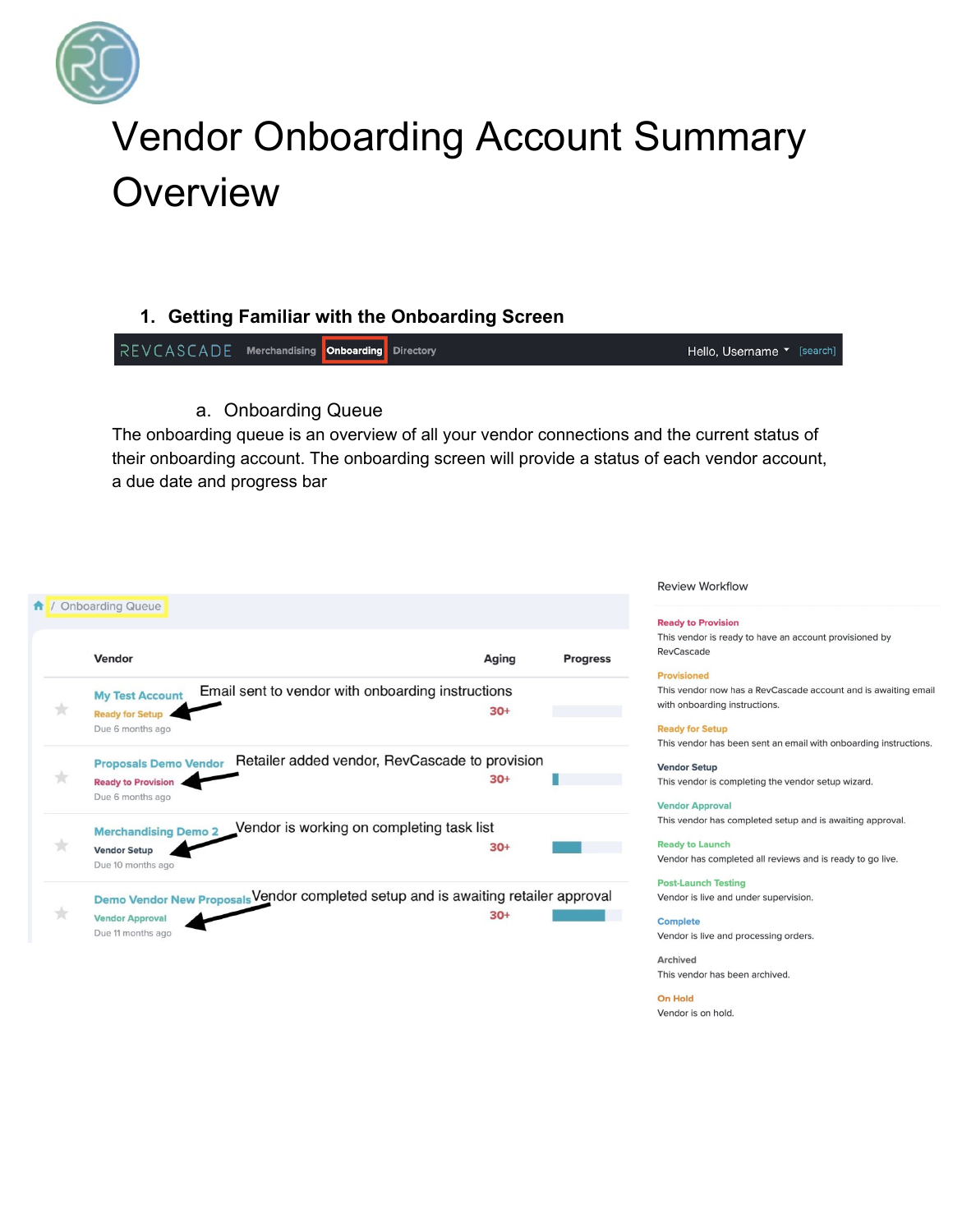

## i. Retailer Launch List

Once a vendor has completed all their on-boarding task list items, the status of their on-boarding account will update to **Ready to Launch**. The account now requires action by you and your team. Depending on your retailer connection requirements *(i.e. approving shipping labels, packing lists, ect..)* before the connection with the vendor can be completed, these "launch items" will need to be reviewed and completed on the retailer end



- a. After selecting vendor, the following summary page is where you can access and view the individual vendor on-boarding account
	- i. To access and view your retailer launch list items, click **Launch List** on the left-hand corner of the page under *Summary*
	- ii. If you wish to make any changes regarding the vendor on-boarding account, click the **More Actions** button

### Updates Include:

- *1. Go Live Date*
- *2. Archive* (typically done after the account has been completed)
- *3. Place on hold* (if the vendor or yourself are not ready to continue with on-boarding)

| <b>Initial Setup</b><br><b>Launch List</b><br><b>Uploads</b> | <b>Waiting on Retailer</b><br>More Actions • |                                                       | on-boarding account |                                                                            |  |
|--------------------------------------------------------------|----------------------------------------------|-------------------------------------------------------|---------------------|----------------------------------------------------------------------------|--|
| <b>Updates</b>                                               |                                              | Prioritize Project                                    |                     |                                                                            |  |
| <b>Activity</b><br><b>View Retailer</b><br><b>Task List</b>  | <b>Latest Update</b><br>No status message hi | <b>Revise Target Date</b><br>Place on Hold<br>Archive | <b>Update</b>       | <b>Latest RevCascade Update</b><br>No status message has been created yet. |  |
|                                                              |                                              | <b>Review Workflow</b>                                |                     |                                                                            |  |
|                                                              | Initial Setup Progress                       |                                                       |                     | Launch List Progress                                                       |  |